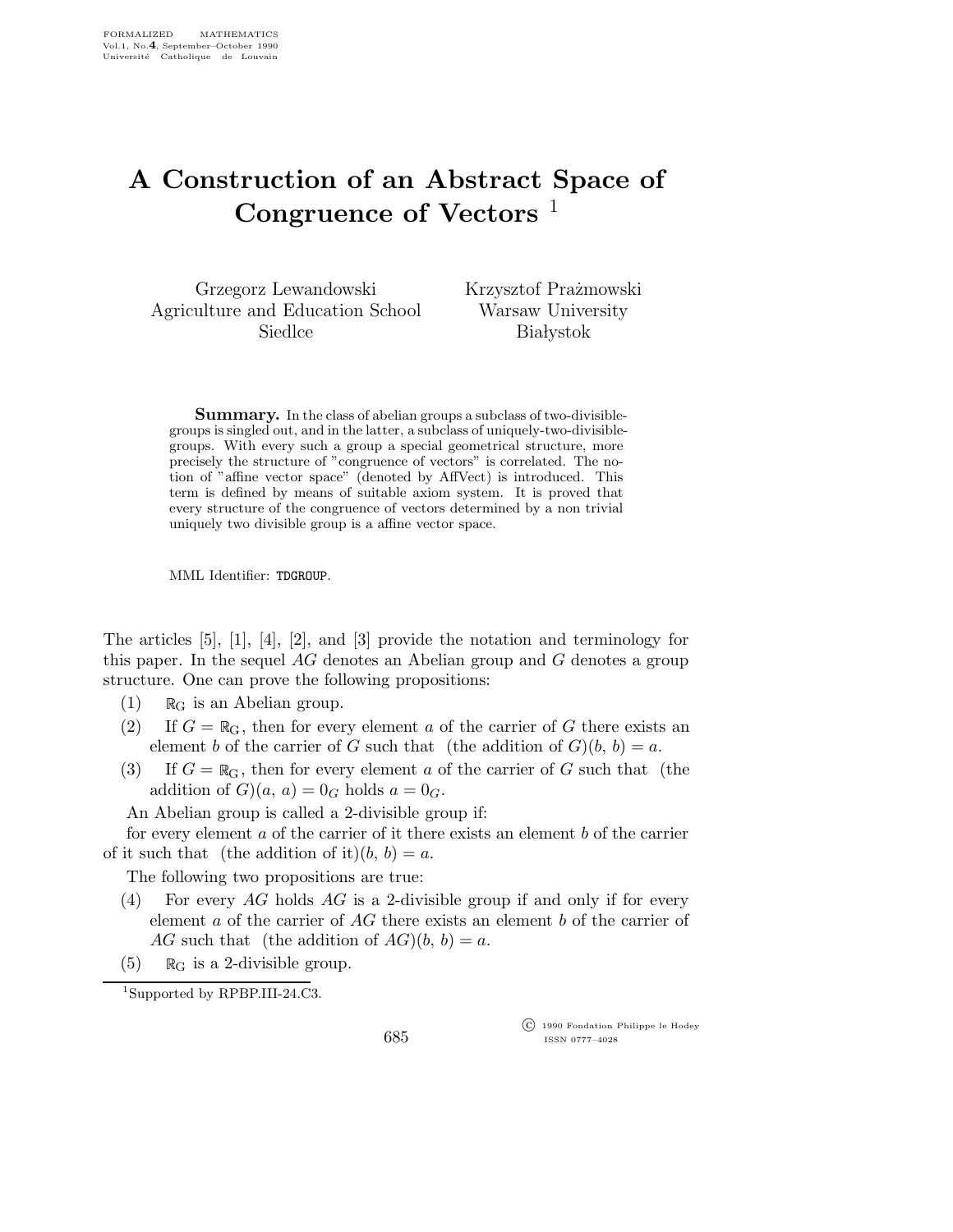A 2-divisible group is said to be a uniquely 2-divisible group if:

for every element a of the carrier of it such that (the addition of it)(a,  $a$ ) = 0<sub>it</sub> holds  $a = 0$ <sub>it</sub>.

One can prove the following three propositions:

- (6) For every 2-divisible group AG holds AG is a uniquely 2-divisible group if and only if for every element  $a$  of the carrier of  $AG$  such that (the addition of  $AG)(a, a) = 0_{AG}$  holds  $a = 0_{AG}$ .
- (7) For every  $AG$  holds  $AG$  is a uniquely 2-divisible group if and only if for every element a of the carrier of AG there exists an element b of the carrier of AG such that (the addition of  $AG$ ) $(b, b) = a$  and for every element a of the carrier of AG such that (the addition of  $AG(a, a) = 0_{AG}$  holds  $a = 0_{AG}.$
- (8)  $\mathbb{R}_{G}$  is a uniquely 2-divisible group.

We adopt the following rules:  $ADG$  is a uniquely 2-divisible group and a, b, c, d, a', b', c', p, q are elements of the carrier of  $\overrightarrow{ADG}$ . Let us consider  $\overrightarrow{ADG}$ , a, b. The functor  $a\#b$  yielding an element of the carrier of  $ADG$  is defined as follows:

 $a\#b =$  (the addition of  $ADG(a, b)$ .

Let us consider ADG. The functor Congr<sub>ADG</sub> yields a binary relation on  $\vdots$ the carrier of  $ADG$ , the carrier of  $ADG$  : and is defined as follows:

for all a, b, c, d holds  $\langle \langle a,b \rangle, \langle c,d \rangle \rangle \in \text{Congr}_{ADC}$  if and only if  $a \# d = b \# c$ .

Let us consider  $ADG$ . The functor  $\text{Vectors}(ADG)$  yielding an affine structure is defined by:

Vectors $(ADG) = \langle$  the carrier of  $ADG$ , Congr<sub>ADG</sub> $\rangle$ .

Next we state the proposition

(9) The points of Vectors  $(ADG)$  = the carrier of  $ADG$  and the congruence of  $Vectors(ADG) = Congr_{ADG}$ .

Let us consider ADG, a, b, c, d. The predicate  $a, b \Rightarrow c, d$  is defined by:  $\langle \langle a,b \rangle, \langle c,d \rangle \rangle \in \text{the congruence of Vectors}(ADG).$ 

Next we state a number of propositions:

- (10)  $a, b \Rightarrow c, d$  if and only if  $a \# d = b \# c$ .
- (11) If  $G = \mathbb{R}_{G}$ , then there exist elements a, b of the carrier of G such that  $a \neq b$ .
- (12) There exists *ADG* and there exist a, b such that  $a \neq b$ .
- (13) If  $a, b \Rightarrow c, c$ , then  $a = b$ .
- (14) If  $a, b \Rightarrow p, q$  and  $c, d \Rightarrow p, q$ , then  $a, b \Rightarrow c, d$ .
- (15) There exists d such that  $a, b \Rightarrow c, d$ .
- (16) If  $a, b \Rightarrow a', b'$  and  $a, c \Rightarrow a', c'$ , then  $b, c \Rightarrow b', c'$ .
- (17) There exists b such that  $a, b \Rightarrow b, c$ .
- (18) If  $a, b \Rightarrow b, c$  and  $a, b' \Rightarrow b', c$ , then  $b = b'$ .
- (19) If  $a, b \Rightarrow c, d$ , then  $a, c \Rightarrow b, d$ .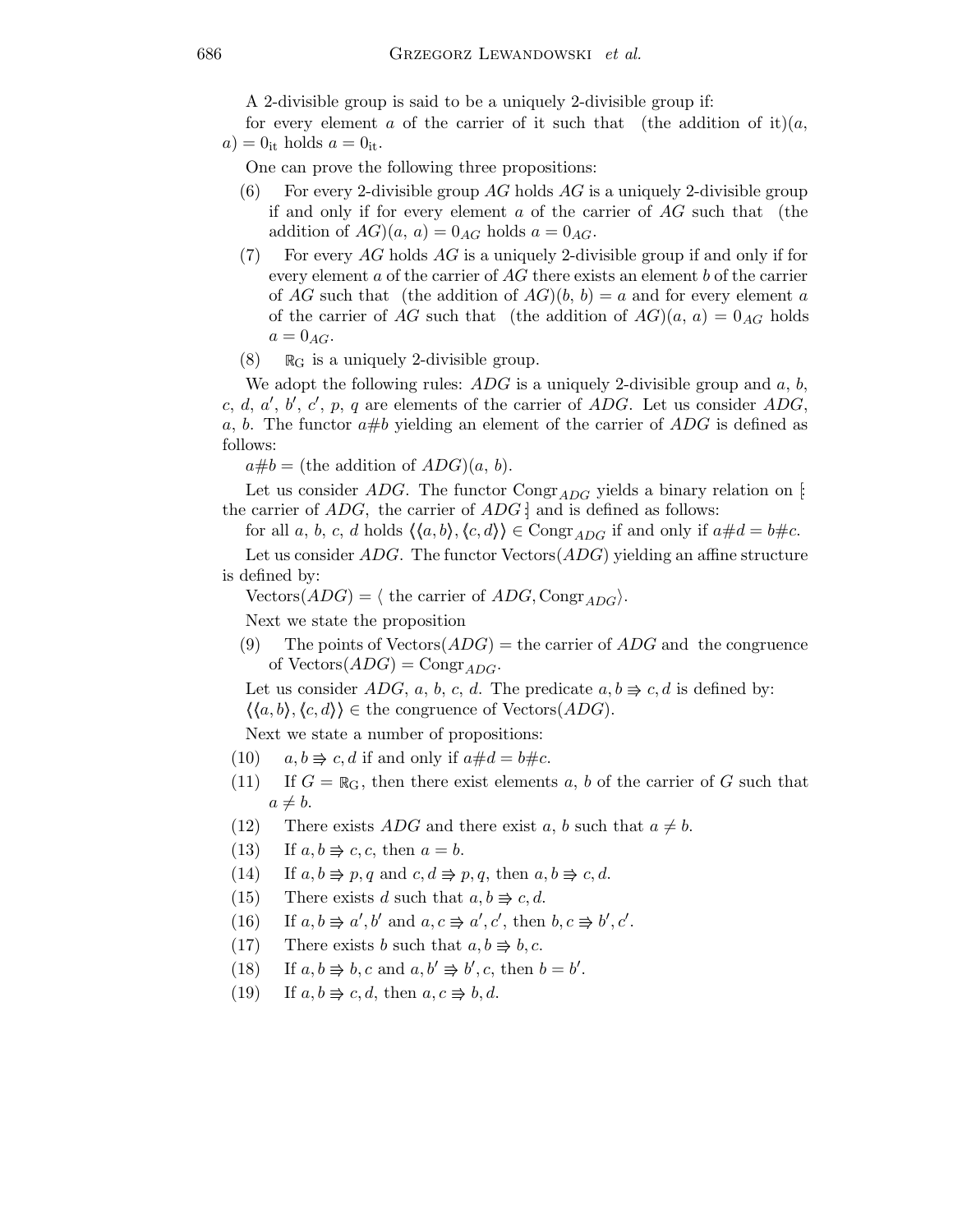b, c, d be elements of the points of AS. The predicate  $a, b \Rightarrow c, d$  is defined by:  $\langle \langle a,b \rangle, \langle c,d \rangle \rangle \in \text{the congruence of } AS.$ 

One can prove the following proposition

- (20) Suppose there exist elements a, b of the carrier of ADG such that  $a \neq b$ . Then
	- (i) there exist elements a, b of the points of Vectors( $ADG$ ) such that  $a \neq b$ ,
	- (ii) for all elements a, b, c of the points of Vectors( $ADG$ ) such that  $a, b \Rightarrow$  $c, c$  holds  $a = b$ ,
	- (iii) for all elements a, b, c, d, p, q of the points of Vectors( $ADG$ ) such that  $a, b \Rightarrow p, q \text{ and } c, d \Rightarrow p, q \text{ holds } a, b \Rightarrow c, d,$
	- (iv) for every elements a, b, c of the points of Vectors $(ADG)$  there exists an element d of the points of Vectors( $ADG$ ) such that  $a, b \Rightarrow c, d$ ,
	- (v) for all elements a, b, c, a', b', c' of the points of  $Vectors(ADG)$  such that  $a, b \Rightarrow a', b'$  and  $a, c \Rightarrow a', c'$  holds  $b, c \Rightarrow b', c'$ ,
	- (vi) for every elements a, c of the points of Vectors( $ADG$ ) there exists an element b of the points of Vectors( $ADG$ ) such that  $a, b \Rightarrow b, c$ ,
- (vii) for all elements a, b, c, b' of the points of  $Vectors(ADG)$  such that  $a, b \Rightarrow b, c \text{ and } a, b' \Rightarrow b', c \text{ holds } b = b',$
- (viii) for all elements a, b, c, d of the points of  $Vectors(ADG)$  such that  $a, b \Rightarrow c, d$  holds  $a, c \Rightarrow b, d$ .

An affine structure is said to be a space of free vectors if:

- (i) there exist elements a, b of the points of it such that  $a \neq b$ ,
- (ii) for all elements a, b, c of the points of it such that  $a, b \Rightarrow c, c$  holds  $a = b$ ,
- (iii) for all elements a, b, c, d, p, q of the points of it such that  $a, b \Rightarrow p, q$  and  $c, d \Rightarrow p, q$  holds  $a, b \Rightarrow c, d$ ,

(iv) for every elements  $a, b, c$  of the points of it there exists an element  $d$  of the points of it such that  $a, b \Rightarrow c, d$ ,

(v) for all elements a, b, c, a', b', c' of the points of it such that  $a, b \Rightarrow a', b'$ and  $a, c \Rightarrow a', c'$  holds  $b, c \Rightarrow b', c'$ ,

(vi) for every elements a, c of the points of it there exists an element b of the points of it such that  $a, b \Rightarrow b, c$ ,

- (vii) for all elements a, b, c, b' of the points of it such that  $a, b \Rightarrow b, c$  and  $a, b' \rightrightarrows b', c \text{ holds } b = b',$
- (viii) for all elements a, b, c, d of the points of it such that  $a, b \Rightarrow c, d$  holds  $a, c \Rightarrow b, d.$

We now state several propositions:

- (21) Given AS. Then the following conditions are equivalent:
- (i) there exist elements a, b of the points of AS such that  $a \neq b$  and for all elements a, b, c of the points of AS such that  $a, b \Rightarrow c, c$  holds  $a = b$  and for all elements a, b, c, d, p, q of the points of AS such that  $a, b \Rightarrow p, q$  and  $c, d \Rightarrow p, q$  holds  $a, b \Rightarrow c, d$  and for every elements a, b, c of the points of AS there exists an element d of the points of AS such that  $a, b \Rightarrow c, d$  and for all elements a, b, c, a', b', c' of the points of AS such that  $a, b \Rightarrow a', b'$